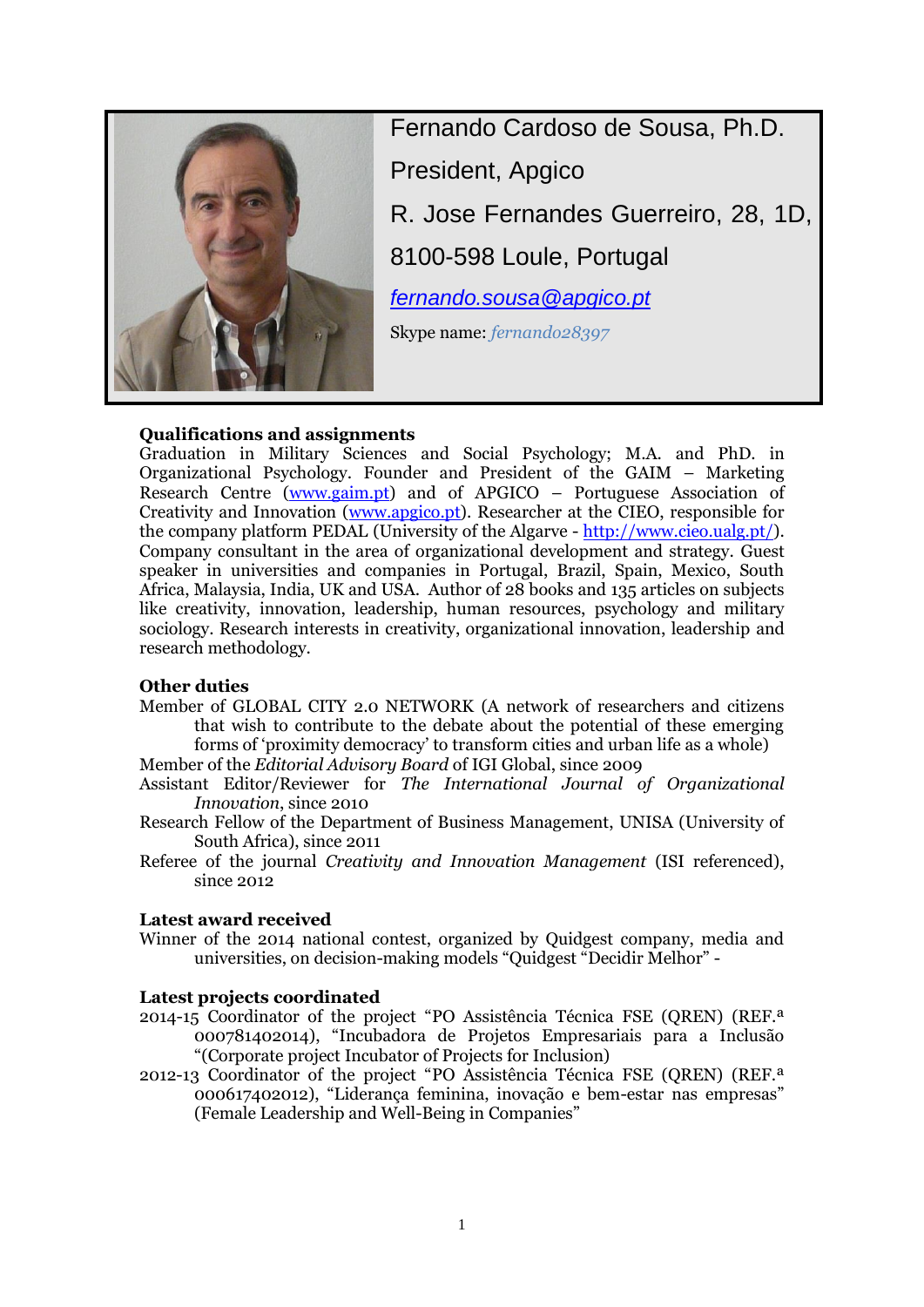### **Latest student work supervised (and completed)**

- 2013 Supervisor of the PhD thesis of Marlene Luis, "Gestão e Inovação no Terceiro Sector: O Caso das Santas Casas da Misericórdia do Algarve" [Innovation and Management in the Third Sector: The Case of the Santas Casas de Misericordia no Algarve]. University of Huelva; Faculty of Corporate Sciences (Spain), 23 May. Awarded grade "*Suma Cun Laude*"
- 2012 Supervisor of the PhD thesis of Florbela Nunes, "Criatividade em contexto empresarial: Estudo da relação entre as atitudes face à criatividade e as práticas empresariais inovadoras em microempresas e PME" [Creativity in Corporate Context: Study of Attitudes Towards Creativity in SMEs]. University of Evora, 19 November. Awarded grade "A"

#### **Latest International Conference Organized**

12th European Conference on Creativity and Innovation. Faro, Sept 2011 <http://www.eaci.net/eccixii/index.php>

### **Latest books published**

- 2017 Sousa, F. & Monteiro, I., *Liderança de grupos na resolução de problemas complexos: Um guia para a inovação organizacional (2 Ed.)*. (Group leadership in complex problem-solving). Lisboa: Sílabo, p. 192
- 2015 Sousa, F. & Monteiro, I. Colaborar para inovar: A inovação organizacional e social como resultado do processo de decisão. (Collaborate to innovate: Organizational and social innovation as a result of the decision-making process) Lisbon: Sílabo (pp. 350).

#### **Latest book chapters published**

- 2017 Sousa, F., Monteiro I. & Gaspar, F. Um caso de desenho de projetos no ensino pré-escolar (A case of project design in pre-school Education). In Regina Giora (Org.), Criatividade & longevidade - Um olhar da educação, arte e cultura. São Paulo: O Génio Criador Editora. ISBN 978-85-94269-03-4
- 2015 Sousa, F. Abordagens funcionalistas e liderança criativa (Functional approaches to creative leadership). In H. Almeida e A. Orgambídez-Ramos (Eds.), *Comportamento organizacional* (pp. 213-235). Faro: Sílabas-e-Desafios.
- 2015 Sousa, F. Estratégias e Programas de Desenvolvimento da Criatividade: A Resolução Criativa de Problemas em Intervenção e Mudança Organizacional (Strategies and programs of creativity development: Creative problem-solving and organizational chande) . In M. F. Morais, L. Miranda e S. Weschler (Eds.). *Contribuições para a promoção da criatividade: programas e estratégias de intervenção numa perspetiva internacional*. Campinas: Editora Vetor
- 2014 Sousa, F. Criatividade, felicidade e sociedade contemporânea (Creativity, happiness and contemporary society). In Orlindo G. Pereira, Maria T. Preto & Acácio Clemente, *Psicologia para Todos: Psicologia na Actualidade* (pp. 111- 119). Lisboa: CLIMEPSI
- 2014 Sousa, F. e Monteiro, I. (2014). Criatividade e inovação (Creativity and innovation). In Sónia P. Gonçalves (Ed.), *Manual de psicossociologia das organizações (cap. 16, pp. 331-367)*. Lisboa: Pactor
- 2014 Gestão da mudança (Change management). In Marco Arrayla e Manuel N' Gila Silva (Eds.), *Tendências contemporâneas da* g*estão desportiva (1ª Parte, Cap. 6, pp. 93-121)*. Lisboa: Aretê
- 2014 O que é uma boa redação da revisão de literatura? (What is a good literature review?) In Gomes, J.F.S. & Cesário, F. (2013) (Orgs.). *Investigação em GRH: Um Guia de Boas Práticas* (Cap. 2/Sec 3, pp.91-103). Lisboa: Escolar Editora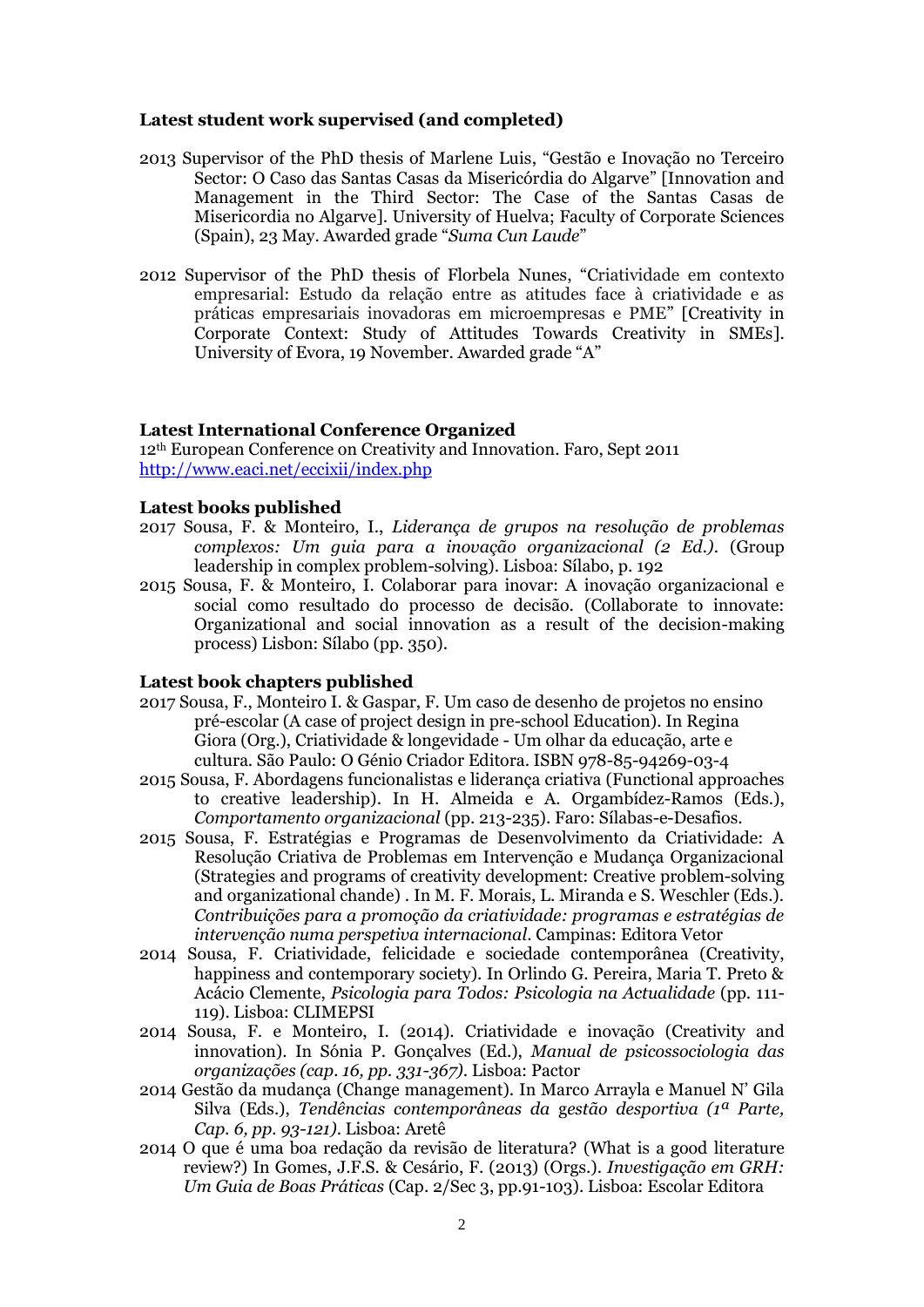- 2013 Pellissier, R. and Sousa, F. The (not so) Small Matter of Complexity for Innovation. In [Ben L. Kedia](https://www.e-elgar.com/search_results.lasso?Author_Name_grp=Ben%20L.%20Kedia) , [Subhash C. Jain](https://www.e-elgar.com/search_results.lasso?Author_Name_grp=Subhash%20C.%20Jain) (Eds.), *Restoring America's Global Competitiveness Through Innovation (Chapter 3/Part I)***.** New York: Edward Elgar Publishing
- 2013 Motivação e trabalho (Motivation and work), in H. Almeida A. Orgambídez-Ramos, I. Monteiro e F. Sousa (Eds*.), Manual de comportamento organizacional: Guia de apoio ao estudante universitário, Manual de comportamento organizacional: Guia de apoio ao estudante universitário*  (pp. 79-103). Faro: Sílabas & Desafios
- 2013 Sousa, F., Criatividade e inovação nas organizações: estudo do caso "ADN Olisipo" (Creativity and innovation in organizations: The case of "ADN Olisipo), in Regina F. Giora (Ed.), *Crisálida: O libertar da imaginação criadora*. Campinas: Cabral Editora e Livraria Universitária

### **Latest articles published in peer reviewed journals**

- 2017 Bica, J., Monteiro, I. & Sousa, F., O Projeto Curricular de Turma no Enquadramento Escolar: Comparação das Perceções dos Professores e dos Diretores de Turma de uma Escola Secundária (A class project: Comparison of perceptions of teachers and class directors of a second-level school). *Educação: Temas & Problemas*, 6, 73-91.
- 2016 Sousa, F., Collaboration, innovation, and resilience of local communities in times of economic crisis. *Addiction and Drug Sensitization*, 1 (1), 25-31
- 2016 Sousa, F., Monteiro, I., Gaspar, M. & Castelão, P. . Adapting large-group methods to civic forums: a way to improve citizenship and democracy. *The International Journal of Organizational Innovation*, 9, (2), 6-24.
- 2016 Sousa, F., Monteiro, I & Pellissier, R. Création d'un petit monde au moyen d'une méthode de travail avec des grands groupes. *Projectics / Proyéctica / Projectique, 2*, (14). 41-57.
- 2015 Sousa, F., Nunes, F. & Monteiro, I. (2015). Criatividade e inovação empresarial nas indústrias criativas (Creativity and innovation in creative industries). *Teoria Administração e Prática, 5* (2), 121-139
- 2015 Sousa, F., Castelão, P., Monteiro, I. & Pellissier, R. Using Creative Problem Solving (CPS) to Improve Efficiency in a Non-profit Organization. *Discussion Papers Nº14: Spatial and Organizational Dynamics*, May, 24-30.
- 2015 Sousa, F. & Monteiro, I. Inovação no ensino superior: a construção de uma rede colaborativa para a execução de um projeto (Innovation in higher education teaching: The building of a collaborative network for project execution). *Revista AMAzônica*, Ano7, Vol XIV, 2, 142-165.
- 2015 Sousa, F., Castelão, P. & Monteiro, I. Liderança feminina e bem-estar nas empresas (Female leadership and well-being in companies). *Teoria e Prática em Administração* (Universidade Federal de João Pessoa) 4 (2), 43-67.
- 2015 Sousa, F. & Monteiro, Ensino superior: a construção de uma rede colaborativa para a execução de um projeto (Higher education: The construction of a collaborative network for project execution). Amazônica, Ano7, Vol XIV no 2, 2014, Jul-Dez, 142-165.
- 2015 Sousa, F., Monteiro, I., & Pellissier, R. Adapting large group methods to build small world networks in higher education, *The Quality in Higher Education, 11*, 66-87
- 2014 Sousa, F., Monteiro, I., Walton, A. & Pissarra, J.. Adapting creative problem solving to an organizational context: A study of its effectiveness with a student population. *Creativity and Innovation Management. 23*, 2, 111-120
- 2013 Sousa, F., Monteiro, I., Walton, A. & Piçarra, J.. Learning from failure: a case study on creative problem solving. *Procedia – Social and Behavioral Sciences (Elsevier), 75*, 3, 570-580.